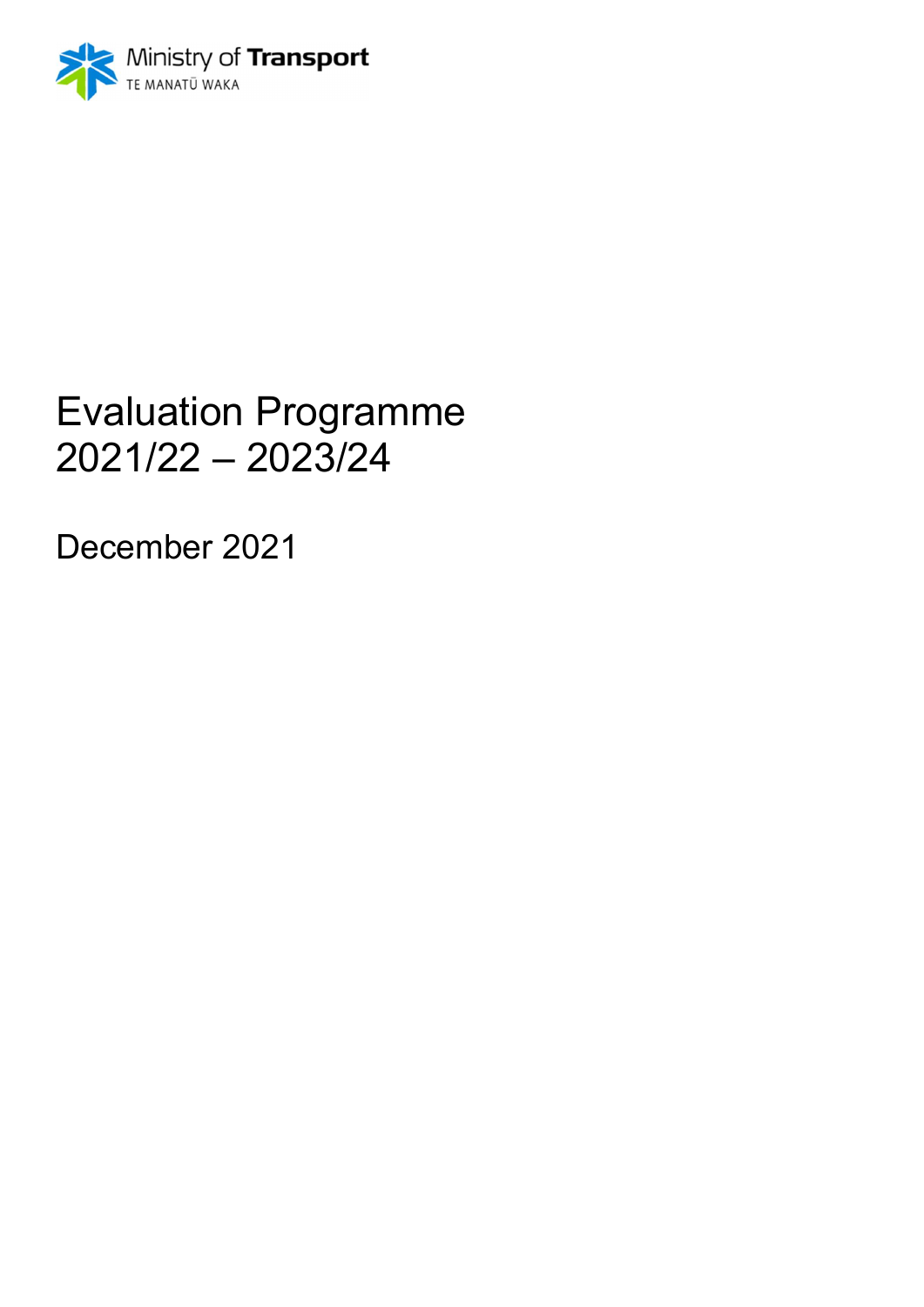

## Purpose

To provide an overview of Ministry of Transport's indicative evaluation activities for the three-year period starting 2021/22.

## Contributing to the Transport Evidence Base

In December 2019, The Ministry released the Transport Evidence Base Strategy (TEBS) that comprises the Evaluation Strategy and the updated Domain Plan and Research Strategy. The purpose of the TEBS is to create an environment to ensure data, information, research and evaluation play a key role in shaping the transport policy landscape and enable evidence-based decision making.

The Evaluation Strategy is a key accompanying document for this Evaluation Programme. Together, the Evaluation Strategy and Evaluation Programme aim to ensure that the Ministry plays an active role in 1) generating and utilising robust evaluation findings, and 2) supporting the transport sector to do the same.

While this document specifies the Ministry's indicative evaluation activities over a three-year period, the Evaluation Strategy outlines the approach to develop a culture that embeds evaluation into its policy life cycle, and improve the quality and efficiency of evaluation activities by working closely with both internal and external stakeholders.

## Three-Year Evaluation Activities 2021/22 to 2023/24

The table that follows outlines the Ministry's indicative evaluation activities for the period 2021/22 to 2023/24, subject to funding and resourcing. The programme will be reviewed and updated as needed to ensure that it continues to align with the Government's strategic direction and is responsive to new evaluation requirements.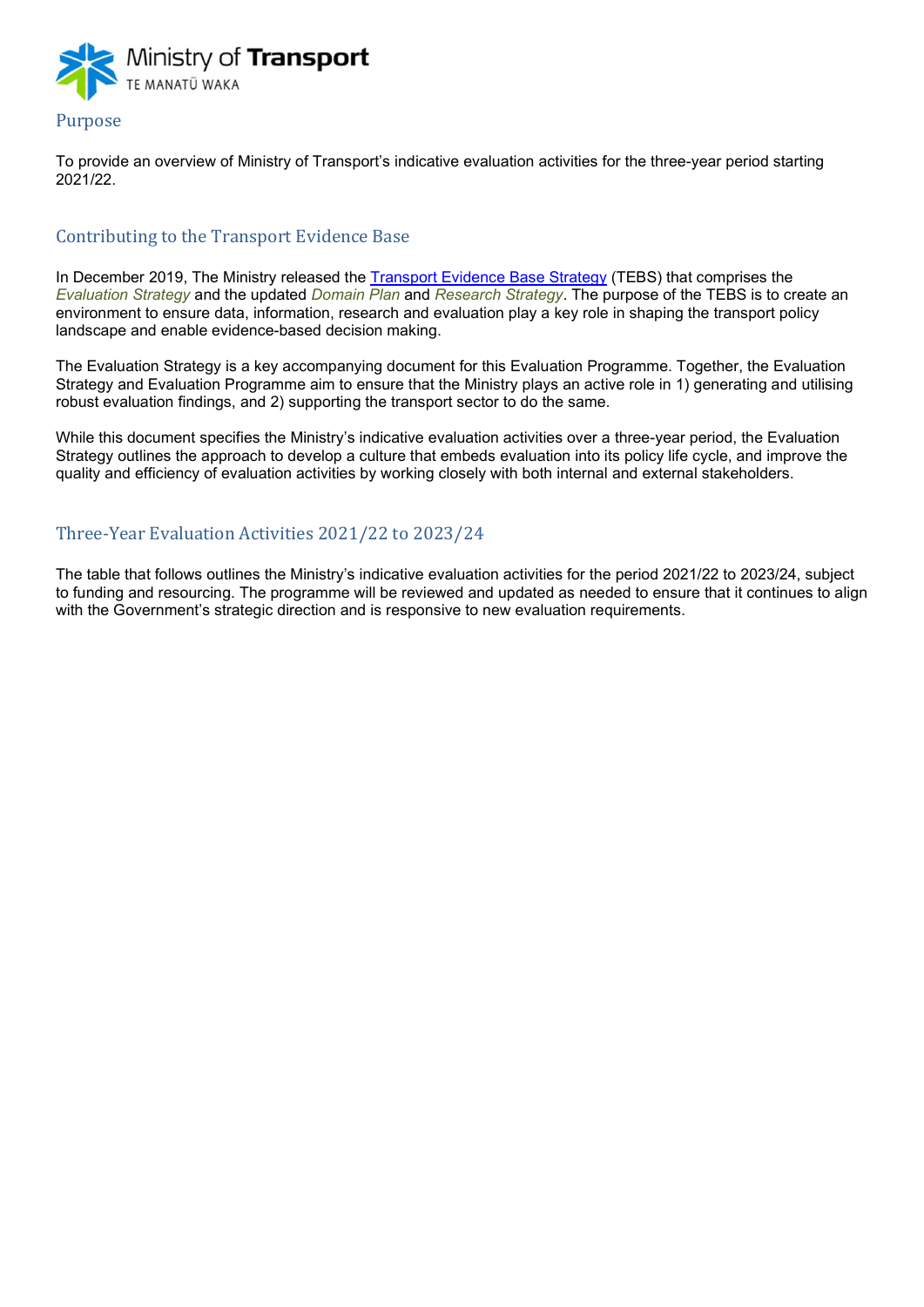

|                                                                                           | <b>Programme description</b>                                                                                                                                                                                                              | <b>Regularity</b> | <b>Evaluation activity</b>                                                                                                      |                                                                                                                                                                                                                                                                     |                                                                                                                                                                                  |                                                                                                                                                                                  |  |  |
|-------------------------------------------------------------------------------------------|-------------------------------------------------------------------------------------------------------------------------------------------------------------------------------------------------------------------------------------------|-------------------|---------------------------------------------------------------------------------------------------------------------------------|---------------------------------------------------------------------------------------------------------------------------------------------------------------------------------------------------------------------------------------------------------------------|----------------------------------------------------------------------------------------------------------------------------------------------------------------------------------|----------------------------------------------------------------------------------------------------------------------------------------------------------------------------------|--|--|
| <b>Programme</b>                                                                          |                                                                                                                                                                                                                                           |                   | 2020/21 complete                                                                                                                | 2021/22 plan                                                                                                                                                                                                                                                        | 2022/23 indicative                                                                                                                                                               | 2023/24 indicative                                                                                                                                                               |  |  |
| <b>System Level Evaluation Activities</b>                                                 |                                                                                                                                                                                                                                           |                   |                                                                                                                                 |                                                                                                                                                                                                                                                                     |                                                                                                                                                                                  |                                                                                                                                                                                  |  |  |
| 1.1 Transport Outcomes<br>Framework &<br><b>Transport Indicators</b><br>reporting         | The Transport Outcomes Framework was<br>developed in 2018 to enable ongoing<br>assessment of the transport system to assist<br>Government's long term strategic planning<br>and tracking.                                                 | Ongoing           | Developed and<br>published an online<br>dashboard, with<br>updated data (i.e. up<br>to June 2020) and<br>additional indicators. | 2020/21 reporting<br>Continue to work with<br>stakeholders to refine<br>the indicator set as<br>necessary and embed<br>the Framework<br>Publish the first insight<br>report that provides<br>more in-depth analyses<br>on household<br>expenditure on<br>transport. | 2021/22 reporting<br>Continue to work with<br>stakeholders to refine<br>the indicator set as<br>necessary and embed<br>the Framework<br>Publish additional<br>insights report(s) | 2022/23 reporting<br>Continue to work with<br>stakeholders to refine<br>the indicator set as<br>necessary and embed<br>the Framework<br>Publish additional<br>insights report(s) |  |  |
| <b>Strategy Level Evaluation Activities</b>                                               |                                                                                                                                                                                                                                           |                   |                                                                                                                                 |                                                                                                                                                                                                                                                                     |                                                                                                                                                                                  |                                                                                                                                                                                  |  |  |
| 2.1 Road to Zero: New<br><b>Zealand's Road</b><br><b>Safety Strategy for</b><br>2020-2030 | Published in December 2019, Road to Zero<br>sets out a vision for a New Zealand where no<br>one is killed or seriously injured in road<br>crashes.                                                                                        | Ongoing           | <b>Provided technical</b><br>advice to support the<br>compilation of Year 1<br>reporting.                                       | Provide technical<br>advice to support the<br>compilation of Year 2<br>reporting.<br>Develop a new set of<br>intervention indicators<br>for the 2 <sup>nd</sup> Action Plan                                                                                         | To be defined                                                                                                                                                                    | To be defined                                                                                                                                                                    |  |  |
| 2.2 Hikina te Kohupara                                                                    | Hikina te Kohupara, is a strategic plan for<br>how New Zealand could reduce its transport<br>emissions, and form the basis of the<br>transport section in the Government's<br>Emission Reduction Plan for the 2022-25<br>emission budget. | Ongoing           |                                                                                                                                 | Draft a monitoring and<br>evaluation framework                                                                                                                                                                                                                      | To be defined                                                                                                                                                                    | To be defined                                                                                                                                                                    |  |  |
| <b>Investment and Policy Level Evaluation Activities</b>                                  |                                                                                                                                                                                                                                           |                   |                                                                                                                                 |                                                                                                                                                                                                                                                                     |                                                                                                                                                                                  |                                                                                                                                                                                  |  |  |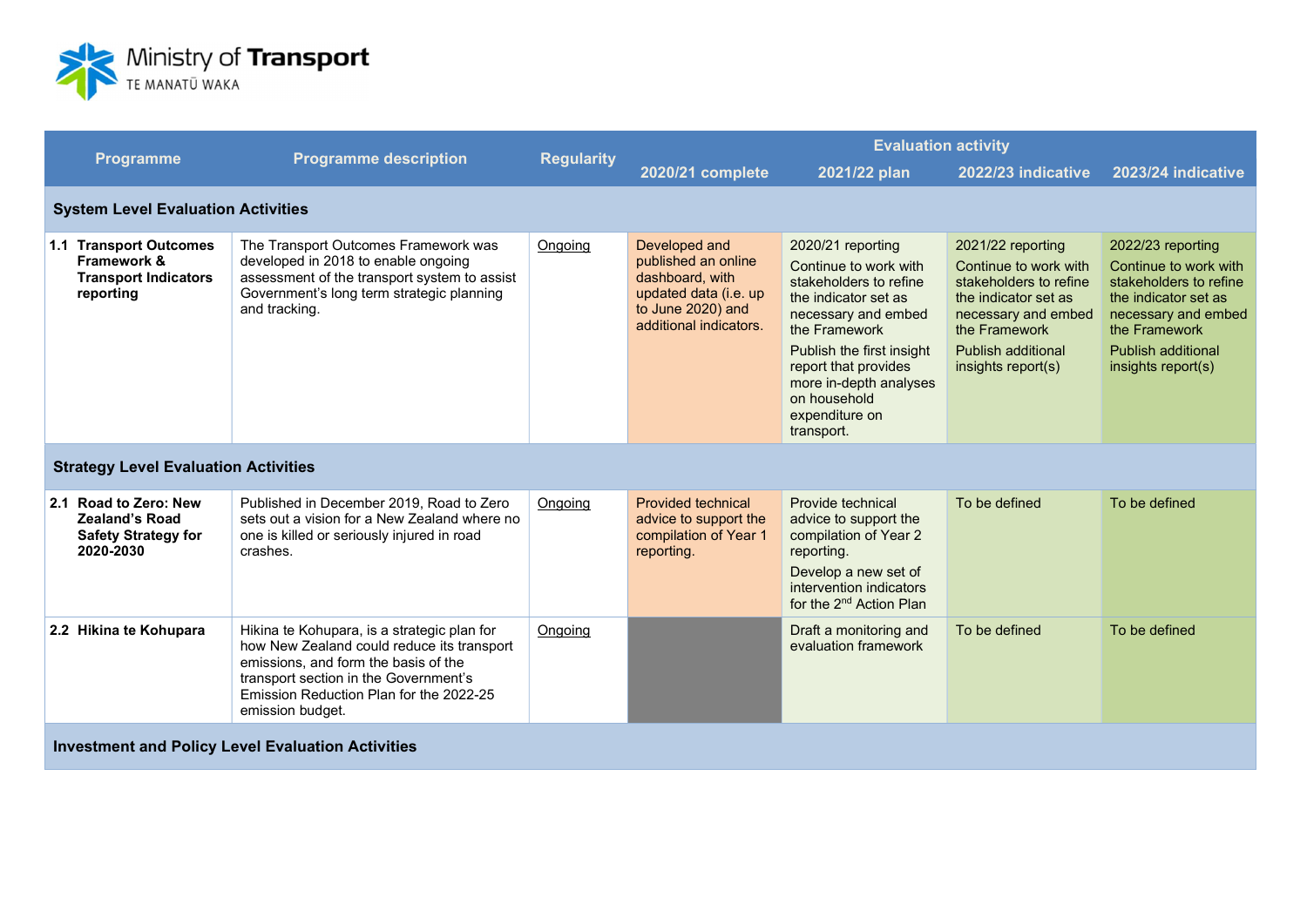

|                                                                                             |                                                                                                                                                                                                                                                        |                                                                                                                                                                                                                                                                                                                                       |                  | <b>Evaluation activity</b>                                                                 |                                             |                                                                                       |                                          |  |
|---------------------------------------------------------------------------------------------|--------------------------------------------------------------------------------------------------------------------------------------------------------------------------------------------------------------------------------------------------------|---------------------------------------------------------------------------------------------------------------------------------------------------------------------------------------------------------------------------------------------------------------------------------------------------------------------------------------|------------------|--------------------------------------------------------------------------------------------|---------------------------------------------|---------------------------------------------------------------------------------------|------------------------------------------|--|
| <b>Programme</b>                                                                            | <b>Programme description</b>                                                                                                                                                                                                                           | <b>Regularity</b>                                                                                                                                                                                                                                                                                                                     | 2020/21 complete | 2021/22 plan                                                                               | 2022/23 indicative                          | 2023/24 indicative                                                                    |                                          |  |
|                                                                                             | 3.1 Government Policy<br><b>Statement on land</b><br>transport (GPS)<br>annual reporting                                                                                                                                                               | GPS sets out how money from the National<br>Land Transport Fund is allocated towards<br>achieving the Government's transport<br>priorities. Each GPS sets up the priorities for<br>the following 10-year period, and is reviewed<br>and updated every 3 years. Progress against<br>GPS strategic priorities are reported<br>annually. | Ongoing          | Year 2 annual report<br>against GPS 2018                                                   | Year 3 annual report<br>against GPS 2018    | Year 1 annual report<br>against GPS 2021<br>Develop indicators for<br><b>GPS 2024</b> | Year 1 annual report<br>against GPS 2022 |  |
| 3.2 Government Policy<br><b>Statement on land</b><br>transport (GPS)<br>evaluations/reviews | Up to two evaluations/reviews are<br>undertaken each year to: 1) further improve<br>understanding of the impact and<br>effectiveness of GPS, and 2) support the<br>continuous improvement of the GPS and the<br>transport investment appraisal system. |                                                                                                                                                                                                                                                                                                                                       |                  |                                                                                            |                                             |                                                                                       |                                          |  |
|                                                                                             | A review of the approach of 'value for money'                                                                                                                                                                                                          | One-off                                                                                                                                                                                                                                                                                                                               | Review completed | Disseminate findings,<br>and support the<br>development of<br>implementation<br>strategies |                                             |                                                                                       |                                          |  |
|                                                                                             | A review of 'state highway maintenance<br>investment'                                                                                                                                                                                                  | One-off                                                                                                                                                                                                                                                                                                                               | Review commenced | Complete review and<br>disseminate findings                                                |                                             |                                                                                       |                                          |  |
|                                                                                             | An outcome evaluation of GPS 2018                                                                                                                                                                                                                      | One-off                                                                                                                                                                                                                                                                                                                               |                  | Scope and procure<br>evaluation                                                            | Complete review and<br>disseminate findings |                                                                                       |                                          |  |
|                                                                                             | A review on mode shift                                                                                                                                                                                                                                 | One-off                                                                                                                                                                                                                                                                                                                               |                  | Scope and procure<br>evaluation                                                            | Complete review and<br>disseminate findings |                                                                                       |                                          |  |
|                                                                                             |                                                                                                                                                                                                                                                        | GPS evaluations/reviews - topic TBC                                                                                                                                                                                                                                                                                                   | One-off          |                                                                                            |                                             | Up to 2 evaluations/<br>reviews                                                       | Up to 2 evaluations/<br>reviews          |  |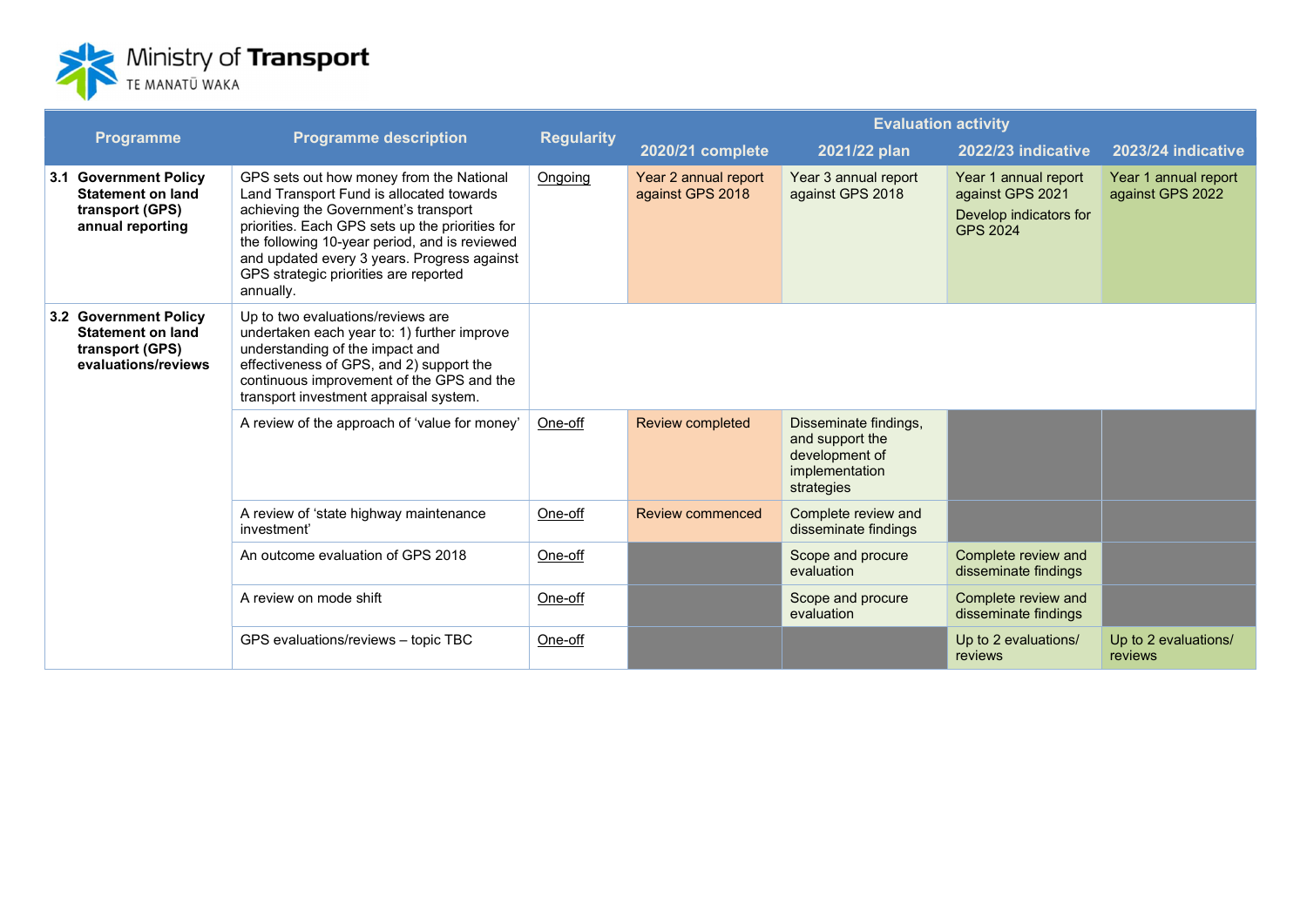

|                                                                         | <b>Programme description</b>                                                                                                                                                                                                                                                                                                   | <b>Regularity</b> | <b>Evaluation activity</b>                                         |                                                                        |                    |                    |
|-------------------------------------------------------------------------|--------------------------------------------------------------------------------------------------------------------------------------------------------------------------------------------------------------------------------------------------------------------------------------------------------------------------------|-------------------|--------------------------------------------------------------------|------------------------------------------------------------------------|--------------------|--------------------|
| <b>Programme</b>                                                        |                                                                                                                                                                                                                                                                                                                                |                   | 2020/21 complete                                                   | 2021/22 plan                                                           | 2022/23 indicative | 2023/24 indicative |
| 3.3 Transport Investment<br><b>Input Cost Drivers</b>                   | The buying power of transport investment<br>appears to be diminishing as many transport<br>investment proposals are suffering from cost<br>increases. This study aims at identifying the<br>causes of recent changes in transport sector<br>infrastructure costs.                                                              | One-off           | <b>Review commenced</b>                                            | Complete study and<br>disseminate findings                             |                    |                    |
|                                                                         | Findings from this study will provide insights<br>that support decisions across the<br>project/programme life cycle, including<br>evaluations and reviews of transport<br>investments.                                                                                                                                         |                   |                                                                    |                                                                        |                    |                    |
| 3.4 The New Zealand Rail<br>Plan                                        | The New Zealand Rail Plan outlines the<br>Government's long-term vision and priorities<br>of New Zealand's national rail network. The<br>Plan includes a set of draft indicators which<br>will be refined to support continuous<br>monitoring and evaluation.                                                                  | One-off           | Publish draft<br>indicators in the New<br><b>Zealand Rail Plan</b> | Continue to work with<br>stakeholders to finalise<br>the indicator set |                    |                    |
| 3.5 Public Transport<br><b>Operating Model</b><br>(PTOM) evaluation     | To improve understanding of the impact of<br>PTOM on a range of outcomes, e.g. service<br>performance, customer satisfaction with<br>services. This evaluation would build on<br>findings from a piece of research conducted<br>in 2018 on bus operator employment<br>conditions and wage rates in Auckland and<br>Wellington. | One-off           | Complete                                                           |                                                                        |                    |                    |
| 3.6 Impact of the<br>reduction in blood<br>alcohol limit for<br>drivers | A preliminary evaluation of the immediate<br>and long-term impacts of the reduction to the<br>drink drive limit for drivers, introduced in<br>2011 (youth drink drive limit) and 2014 (adult<br>drink drive limit). Existing data from Crash<br>Analysis System (CAS) will be used.                                            | One-off           | Complete                                                           |                                                                        |                    |                    |
| 3.7 Impact of alcohol<br>interlocks sentencing<br>on re-offending       | An evaluation on the effects of receiving an<br>alcohol interlocks order on re-offending                                                                                                                                                                                                                                       | One-off           | <b>Evaluation began</b>                                            | Complete study and<br>disseminate findings                             |                    |                    |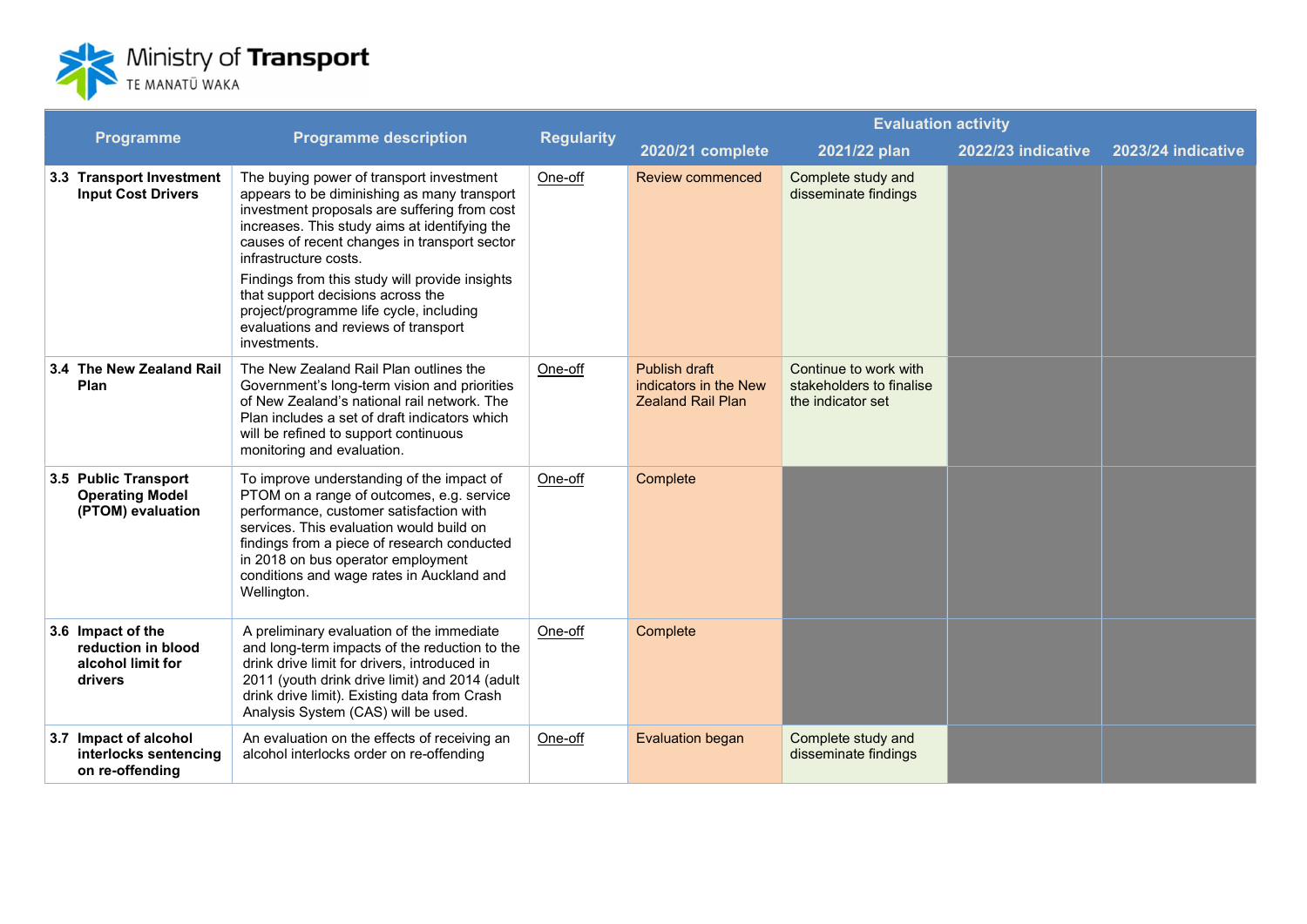

| <b>Programme</b>                                                                           | <b>Programme description</b>                                                                                                                                                                                                                                                                                                                         | <b>Regularity</b>                                           | <b>Evaluation activity</b>                                                                                                          |                                                                                                                         |                                                                       |                                                             |  |
|--------------------------------------------------------------------------------------------|------------------------------------------------------------------------------------------------------------------------------------------------------------------------------------------------------------------------------------------------------------------------------------------------------------------------------------------------------|-------------------------------------------------------------|-------------------------------------------------------------------------------------------------------------------------------------|-------------------------------------------------------------------------------------------------------------------------|-----------------------------------------------------------------------|-------------------------------------------------------------|--|
|                                                                                            |                                                                                                                                                                                                                                                                                                                                                      |                                                             | 2020/21 complete                                                                                                                    | 2021/22 plan                                                                                                            | 2022/23 indicative                                                    | 2023/24 indicative                                          |  |
| 3.8 Vehicle Licensing<br>Reform (VLR)<br>evaluation                                        | As a result of the Ministry's Vehicle Licensing<br>Reform (VLR), a number of changes were<br>made to the WoF and CoF systems in 2014,<br>primarily around reducing the frequency at<br>which inspections were required. These<br>changes were expected to lead to savings of<br>\$1.8 billion over 30 years, while having<br>minimal safety impacts. | One-off                                                     | Initial project planning<br>and scoping                                                                                             | Complete phase 1<br>evaluation (a joint<br>evaluation with Waka<br>Kotahi).<br>Scope and procure<br>phase 2 evaluations | Complete phase 2<br>evaluation and<br>disseminate findings            |                                                             |  |
| 3.9 Impact of the<br>introduction of<br>random roadside<br>testing of drivers for<br>drugs | An evaluation of the immediate and medium-<br>term impacts of the anticipated introduction<br>of random roadside testing of drivers for<br>drugs.                                                                                                                                                                                                    | Ongoing<br>(Multi-year<br>evaluation<br>between<br>2020-26) | Project scoping with<br>partner agencies<br>Support Waka Kotahi<br>on the commissioning<br>and development of<br>the baseline study | Support Waka Kotahi<br>on the delivery of the<br>evaluation                                                             | Support Waka Kotahi<br>on the delivery of the<br>evaluation           | Support Waka Kotahi<br>on the delivery of the<br>evaluation |  |
| 3.10Community Connect<br>evaluation                                                        | A cross-agency initiative involving MoT and<br>MSD as well as input from WK, Health and<br>AT. This pilot program will distribute<br>concession fare hopper cards (via AT) to<br>Auckland-area Community Service Card<br>holders in order to make public transit more<br>affordable to low-income people.                                            | One-off<br>(Multi-year<br>evaluation<br>between<br>2021-25) | Developed an<br>intervention logic map<br>and undertook initial<br>scoping                                                          | Develop a monitoring<br>and evaluation plan.<br>Collect baseline data.                                                  | On-going data<br>collection and<br>analysis                           | <b>Complete Year 1</b><br>evaluation                        |  |
| 3.11 Clean Car Policies<br>evaluation                                                      | A Clean Car Standard and Clean Car<br>Discount were introduced to reduce<br>emissions produced by the light vehicle fleet.<br>The first policy focuses on improving the<br>quality of vehicles being imported into New<br>Zealand, while the latter incentivises the<br>uptake of electronic vehicles.                                               | Ongoing<br>(Multi-year<br>evaluation)                       |                                                                                                                                     | Develop a monitoring<br>and evaluation plan.<br>Collect/collate baseline<br>data.                                       | On-going data<br>collection and<br>analysis                           | On-going data<br>collection and<br>analysis                 |  |
| 3.12 Reshaping Streets<br>evaluation                                                       | Changes to regulatory and funding settings<br>to accelerate widespread street changes that<br>support public transport, active travel, and<br>placemaking.                                                                                                                                                                                           | One-off                                                     |                                                                                                                                     |                                                                                                                         | Project scoping.<br>Collect/collate<br>baseline data (as<br>required) | To be defined                                               |  |
| 3.13 Other policy<br>evaluation                                                            | Manage and/or undertake evaluation of other<br>transport policies.                                                                                                                                                                                                                                                                                   | One-off                                                     |                                                                                                                                     |                                                                                                                         |                                                                       | <b>Topic TBC</b>                                            |  |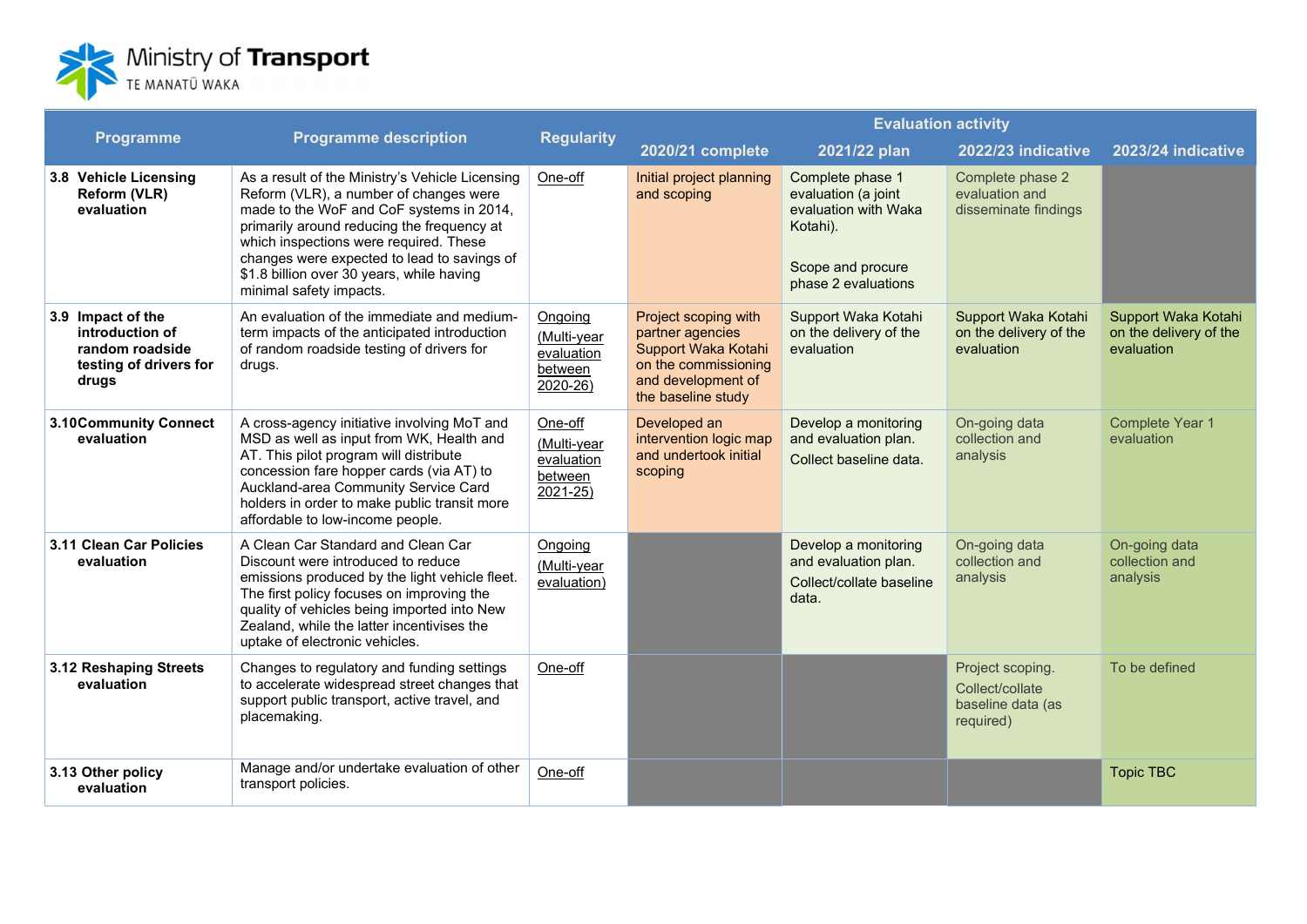

| <b>Programme</b>                                                    | <b>Programme description</b>                                                                                                                                                                                                                                                                                       | <b>Regularity</b> | <b>Evaluation activity</b>                                                                       |                                                                                                                                                                           |                                                                                                   |                                                      |  |
|---------------------------------------------------------------------|--------------------------------------------------------------------------------------------------------------------------------------------------------------------------------------------------------------------------------------------------------------------------------------------------------------------|-------------------|--------------------------------------------------------------------------------------------------|---------------------------------------------------------------------------------------------------------------------------------------------------------------------------|---------------------------------------------------------------------------------------------------|------------------------------------------------------|--|
|                                                                     |                                                                                                                                                                                                                                                                                                                    |                   | 2020/21 complete                                                                                 | 2021/22 plan                                                                                                                                                              | 2022/23 indicative                                                                                | 2023/24 indicative                                   |  |
|                                                                     | <b>Contributions to External-Led Cross-Agency Projects and Initiatives</b>                                                                                                                                                                                                                                         |                   |                                                                                                  |                                                                                                                                                                           |                                                                                                   |                                                      |  |
| 4.1 Provincial Growth<br>Fund (PGF)<br>monitoring and<br>evaluation | MBIE has responsibility for administering this<br>fund and lead the monitoring and evaluation<br>work. As part of the Evaluation Advisory<br>Group, we are responsible for providing input<br>on the monitoring and evaluation approach,<br>and contributing knowledge, information,<br>data and technical advice. | Ongoing           | Provided input and<br>technical advice as<br>required                                            | Provide input and<br>technical advice as<br>required                                                                                                                      |                                                                                                   |                                                      |  |
| 4.2 Urban Growth<br>Agenda (UGA)                                    | Ministry of Housing and Urban Development<br>plays a lead role in the overall monitoring<br>and reporting for the UGA. We are<br>responsible for providing input to the<br>development of and reporting against the<br>performance framework.                                                                      | Ongoing           | Provided input to the<br>development of and<br>reporting against the<br>performance<br>framework | Provide input and<br>technical advice as<br>required                                                                                                                      | Provide input and<br>technical advice as<br>required                                              | Provide input and<br>technical advice as<br>required |  |
|                                                                     | Support the implementation of the Evaluation Strategy                                                                                                                                                                                                                                                              |                   |                                                                                                  |                                                                                                                                                                           |                                                                                                   |                                                      |  |
| 5.1 Improve access                                                  | Use appropriate channels to disseminate<br>evaluation findings to ensure that they are<br>discoverable and accessible                                                                                                                                                                                              | Ongoing           | Proactively<br>disseminate findings<br>to stakeholders                                           | Proactively disseminate<br>findings to stakeholders                                                                                                                       | Continue to build on<br>work from previous<br>year                                                | Continue to build on<br>work from previous<br>year   |  |
| 5.2 Improve governance                                              | Ensure sharing, integration and governance<br>of key data and information products                                                                                                                                                                                                                                 | Ongoing           |                                                                                                  | Support the sector on<br>development of<br>common measure,<br>indicators and<br>analytical approaches                                                                     | Develop a repository<br>of commonly used<br>measures and<br>indicators in transport<br>evaluation | Continue to expand<br>the repository as<br>needed    |  |
| 5.3 Invest in the right<br>projects                                 | Ensure we invest in the right activities and<br>projects                                                                                                                                                                                                                                                           | Ongoing           |                                                                                                  | Incorporate evaluation<br>concepts and<br>processes into training;<br>develop Policy<br><b>Assessment Tool (PAT)</b><br>into a tool with<br>evaluation-oriented<br>output | Continue to build on<br>work from previous<br>year                                                | Continue to build on<br>work from previous<br>year   |  |